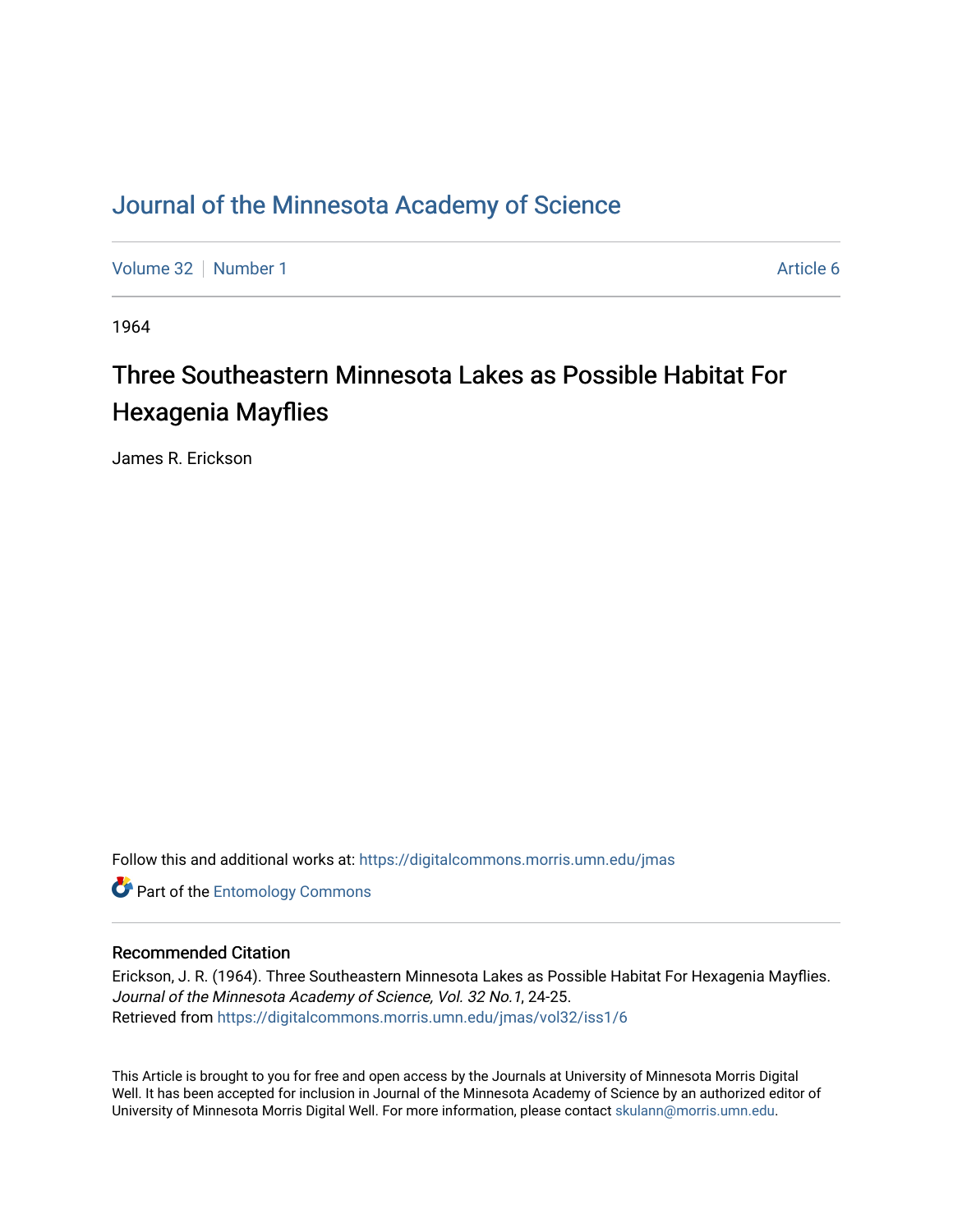## *Three Southeastern Minnesota Lakes as Possible Habitat For Hexagenia Mayflies* **<sup>1</sup>**

JAMES R. ERICKSON <sup>2</sup>

*Mounds View High School, St. Paul, Minnesota* 

Three small lakes near Winona, Minnesota, were sampled to determine if they supported populations of *Hexagenia* mayfly nymphs. *Hexagenia* nymphs were rare in Lake Winona and the Gravel Pit, and none was found in Crooked Slough. A low dissolved oxygen content at the mud-water interface is probably the limiting factor in Lake Winona and Crooked Slough. The limiting factor in the Gravel Pit is probably the bottom type.

In June, 1961, work was begun at Winona State College to determine the environmental factors that influence the emergence time of *Hexagenia* mayflies from the Upper Mississippi River. One phase of this project was to determine if *Hexagenia* mayflies occurred in any of the small lakes near Winona, Minnesota. It was hoped that comparisons could be made between mayfly emergence time in the lakes and in the Mississippi River.

## **Methods and Materials**

Samples of mud from the bottoms of three lakes were obtained with an Ekman dredge that had a sampling area of 36 square inches. The collected organisms were separated from the mud by means of a pail-type sifter similar to that described by Fremling (1961). Small amounts of debris were placed in clear water in a large, white enameled pan. Most macroscopic animals were conspicuous by contrast and by their swimming movements. A binocular dissecting microscope was used to examine the invertebrate animals, all of which were identified according to Pennak ( 1953). Sampling stations in the lakes were established to include various water depths, types of vegetation and bottom types. Five dredge samples were usually taken at each station. Water samples were taken during the winter and early spring to determine the level of dissolved oxygen in the lakes under study.

#### **Lake Winona**

The body of water that was investigated most thoroughly in this study was Lake Winona. The lake, an abandoned river channel, is about 600 feet above sea level (Schwartz and Thiele, 1954). A large sand bar separates it from the Mississippi River; the city of **Wi**nona is located on this bar. The lake was dredged in 1916 to obtain fill for building and to construct a dike road that would divide the lake into two parts connected by a narrow opening under a bridge. The lake was dredged again during 1951 and 1952 to increase the depth to 8 feet. A third dredging in 1957 and 1958, was done along the Winona shore to develop beach facilities.<sup>3</sup>

<sup>1</sup>This research was supported in part by National Science Foundation Grant G-17498.

<sup>2</sup>B.S., Biology, 1961; M.S., emphasis in zoology, 1962; from Winona State College. Currently teaching biology.

<sup>3</sup>Personal interview with Mr. Michael Bambenek, Director the Park Board, Winona, Minnesota.

The Minnesota Conservation Department (1960) has described Lake Winona as a medium sized, hard water lake of moderate fertility. The maximum depth is 45 feet. Eighty-seven per cent of the lake is shallower than 15 feet and the median depth is 9 feet. The upper lake is the smaller, with an area of about 85 acres, while the lower lake is much larger with an area of 235 acres.

According to tests made by the Minnesota Conservation Department in 1953, the thermocline occurred at a depth of from 15 to 20 feet in July and August. Tests in September, 1960, showed the thermocline to be between 10 and 25 feet. The dissolved oxygen concentration in parts per million at depths of 15 to 20 feet were 0.9 and 0.4 in July and August, 1953. In September, 1960, at the same depths, the counts were 7.6 and 5.2 ppm.4

During the summer months, a heavy algae bloom that generally begins in the upper lake gradually spreads over the entire lake. The algae and heavy growth of rooted plants often necessitate copper sulfate applications to render the lake more desirable for swimming and fishing. The City of Winona treated the lake with copper sulfate three times in 1960. The first treatment consisted of 1,800 pounds, the second, of 1,000 pounds and the third, of an unknown quantity.

The lake bottom is composed of layers of decaying plant material and silt that is brought into the upper lake by a creek. This type of bottom is considered to be good habitat for burrowing mayflies and the food supply should also be adequate since the mayfly diet is composed mainly of mud and the contained algae and plant debris (Hunt, 1953; Fremling, 1960). The lake is in most places less than ten feet deep and many investigators have found *Hexagenia* mayflies at these depths in other waters. Although most habitat requirements seemed to be met in Lake Winona, extensive sampling located very few *Hexagenia nymphs.* Among the most numerous macroscopic arthropods were midge larvae of the family Tendipedidae. On May 27, 1961, one *Hexagenia bilineata* nymph was recovered at the lower end of the lower lake. Intensive sampling **in** the same area on September 9, 1961, and January 6, 1962, produced no *Hexagenia* nymphs. **On** January 6, 1962, samples were

'Personal communique from the Minnesota Conservation Department, St. Paul, Minn.